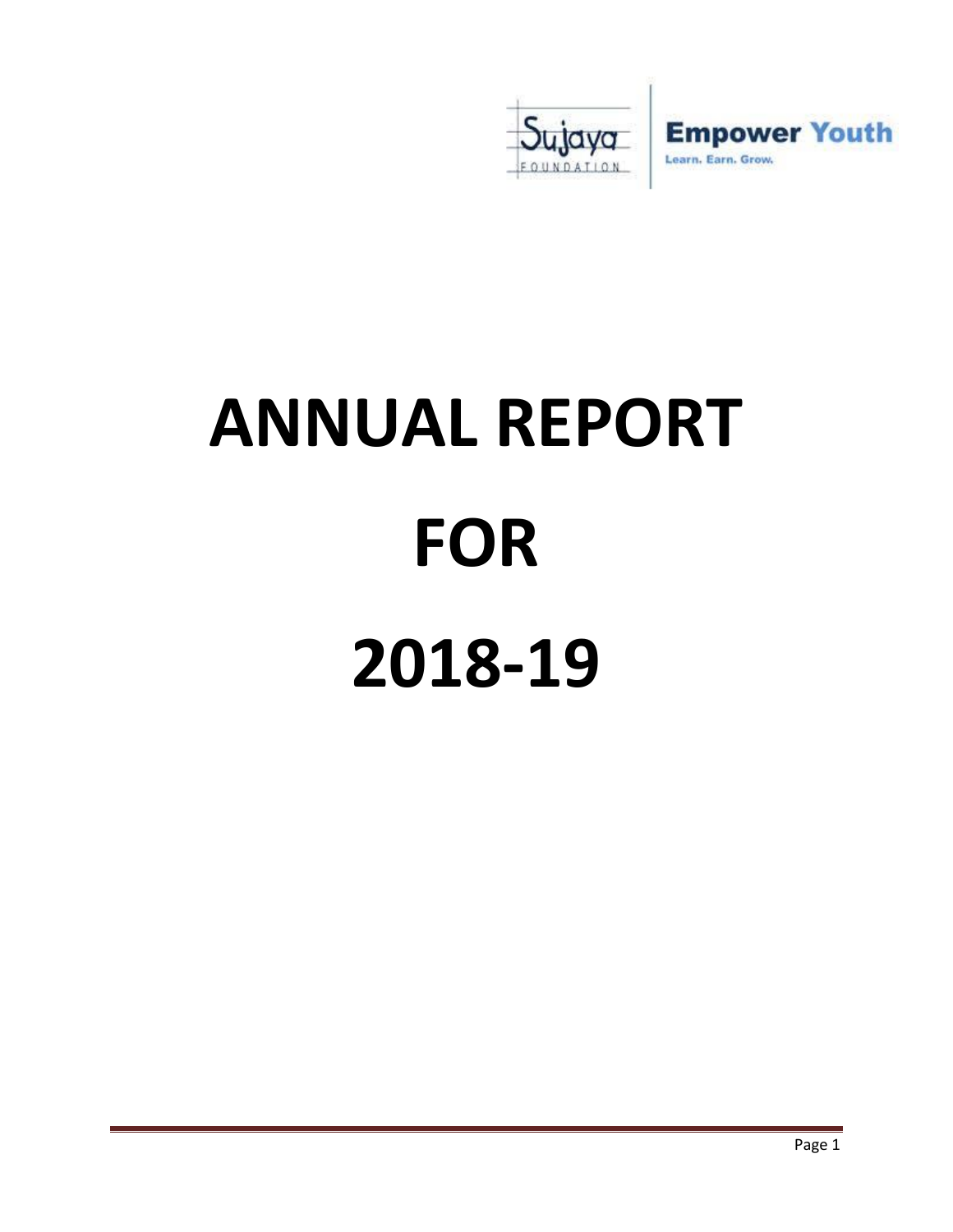

| <b>Contents</b>              | Page No   |
|------------------------------|-----------|
| The Guru Speaks              | 3         |
| History                      | 4         |
| <b>Empower Youth Program</b> | $5 - 7$   |
| <b>Success Stories</b>       | $8 - 9$   |
| <b>Annual Events</b>         | $10 - 16$ |
| <b>Our Centres</b>           | 17        |
| <b>Thank You</b>             | 18        |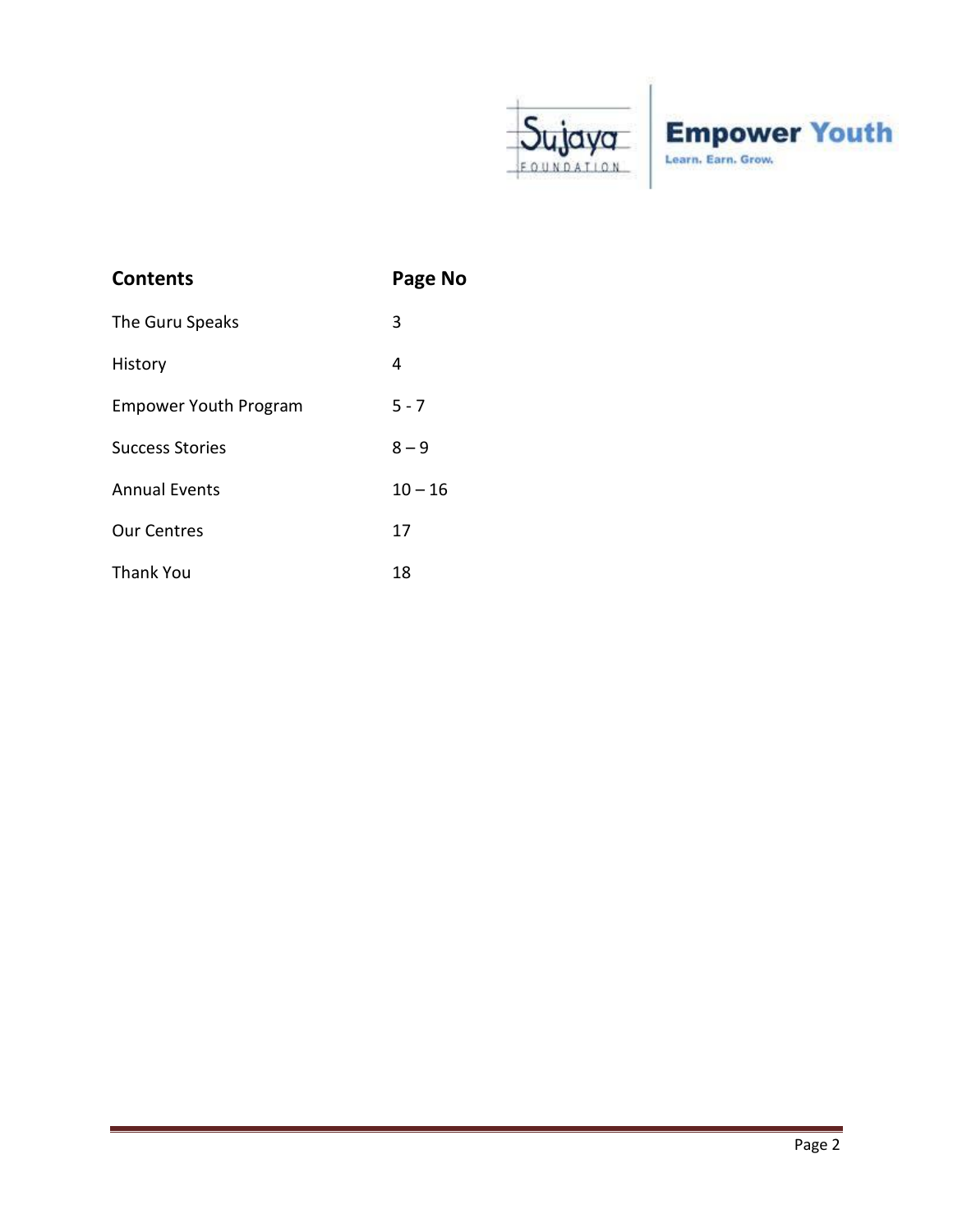

## **The Guru Speaks**

#### **Thoughts of Sujaya Foundation's Managing Trustee, Ms Neelambari Rao**

Enabling someone is one of the most difficult task & also one of the most fulfilling. At Sujaya Foundation we have addressed a key need in our society.

The dedicated team of Sujaya Foundation striving to enable these young people sometimes faces a sense of 'mission impossible'. I would like to make a special mention here of our team that has made this a 'mission possible'. They greet our learners every morning, they teach them, they try to tune into their moods, their feelings , they maintain discipline, they cajole, they motivate, they step up to deal with unimaginable difficult circumstances & often step back to make the learners move forward.

The Experiential Learning Program is unique as the program not only trains but is able to provide a paid internship. The internship is real time corporate work. At the end of a successful internship, this differently abled young man or woman is placed appropriately & becomes a part of the country's workforce.

In a country with so many challenges, this journey has been a powerful agent of change in the face of odds, an accomplishment that all the partners can be proud of.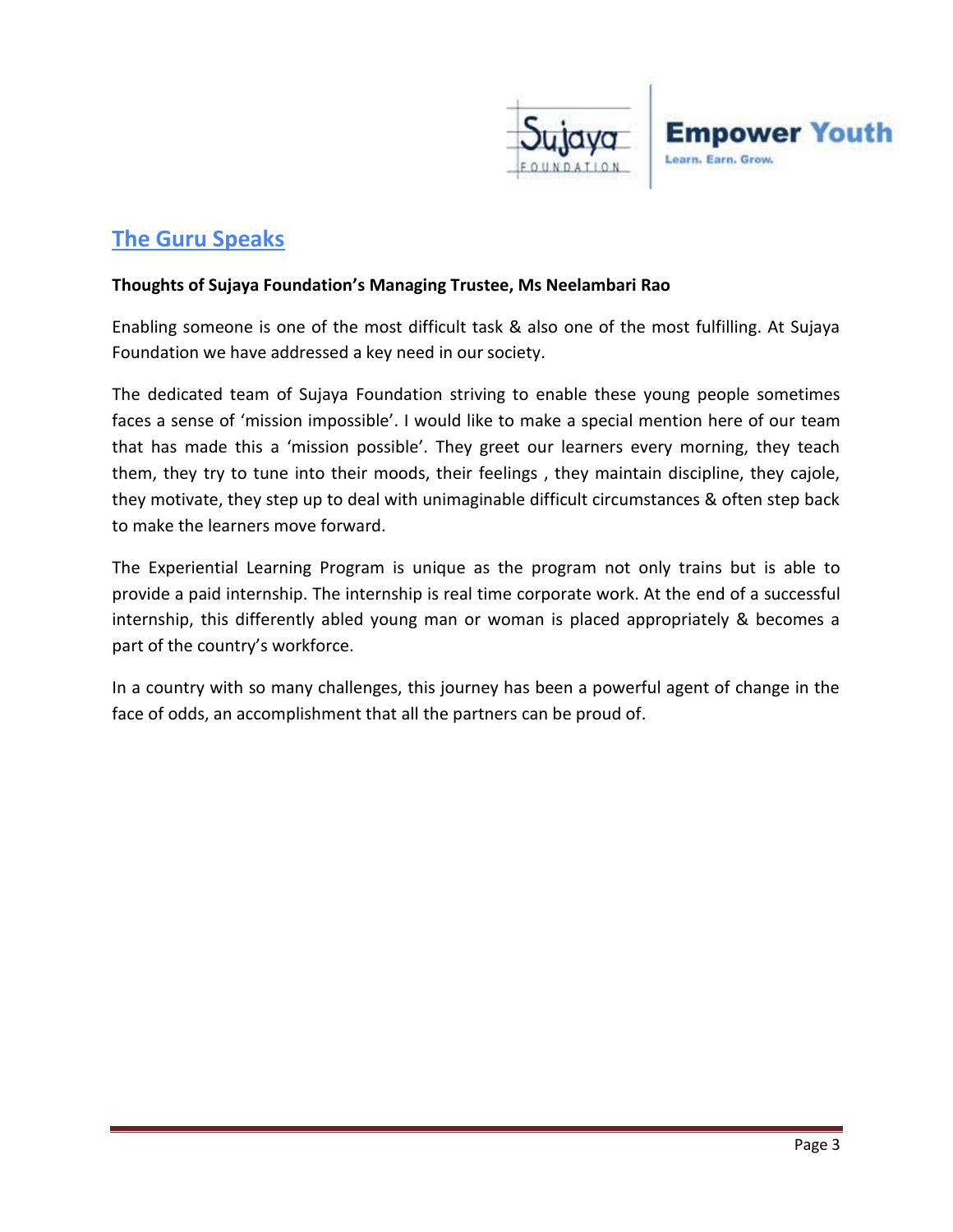

## **History**

The seed of Sujaya Foundation was sowed by Ms. Neelambari Store Rao, Managing Trustee in 2002 where she started collaborating with municipal schools by teaching English.

17 years down the line, we now have expanded to a variety of activities and programs, all in an attempt to make a difference to youth who do not get the opportunity that they deserve to excel.

We also work with youth with disabilities in an attempt to help them become financially independent.

Sujaya Foundation tutors underprivileged school-going children in Mathematics and English, as well as teaches Spoken English and Basic Computers to underprivileged youth, giving them a much needed equal opportunity to boost their confidence.

The youth who complete the program are placed in reputed corporate houses.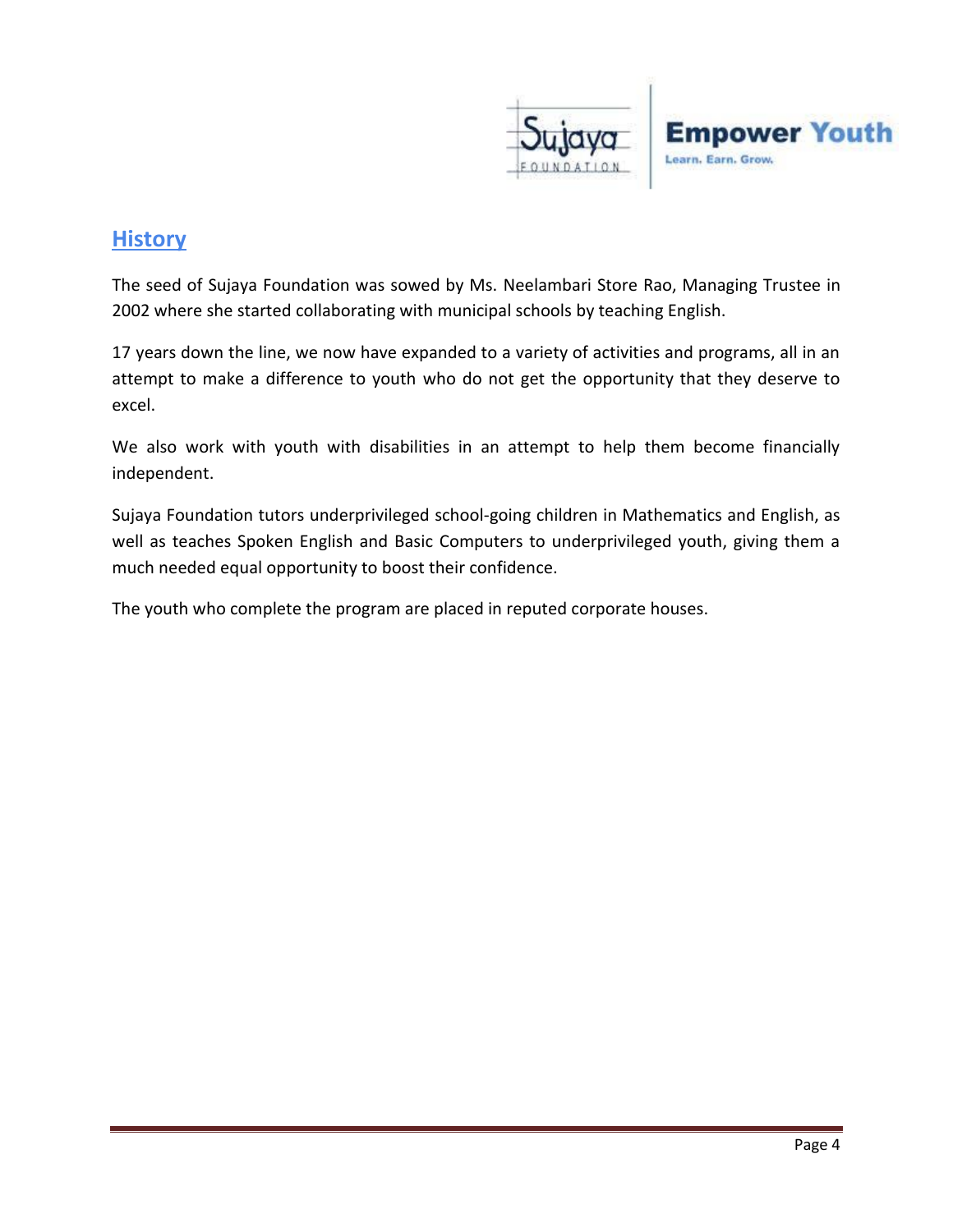

## **Empower Youth Program:**

The underprivileged youth do not get an opportunity to arm themselves with the basic skills required to be gainfully employed in today's competitive world. Sujaya Foundation is trying to bridge this gap by training them in **Communicative English, Life Skills** and **Computers** as these are the core skills required for an entry level job.

## **Projects under the Empower Youth Program:**

#### **Projects for Youth with special-abilities:**

#### **The Experiential Learning Program (The ELP)**

The ELP is a unique Training and Skill Development model designed to equip the Youth with special-abilities with skill sets leading to 'aspirational' employment. The ELP trains youth in computer skills followed by a paid internship before placing them in corporate organizations. Both the hiring partners and the new joinees undergo initial hand holding and periodic followups to ensure quality and enhanced performance at the workplace. After successfully implementing the program in Mumbai since 2008, the ELP was replicated at NMMC's etc (Education, Training and Service Centre for PWDs) in 2016-17. Every year we train around 150 specially abled students and mainstream them.

The project is implemented in the following locations:

**Locations:**

**Bandra East, Mumbai**

**Vashi, Navi Mumbai**

#### **SMART + Project in association with Tech Mahindra Foundation**

This office is situated in a green belt that nature lovers will be proud of. Sujaya Foundation along with Tech Mahindra Foundation runs a SMART+ Centre for the last 3 years. The foundation skills include training in Basic IT, Spoken English and Workplace readiness.

The aim is to provide specially-abled youth data entry and data management skills along with the job placement in the IT/ITeS sector. It aims at integrating the specially-abled workforce in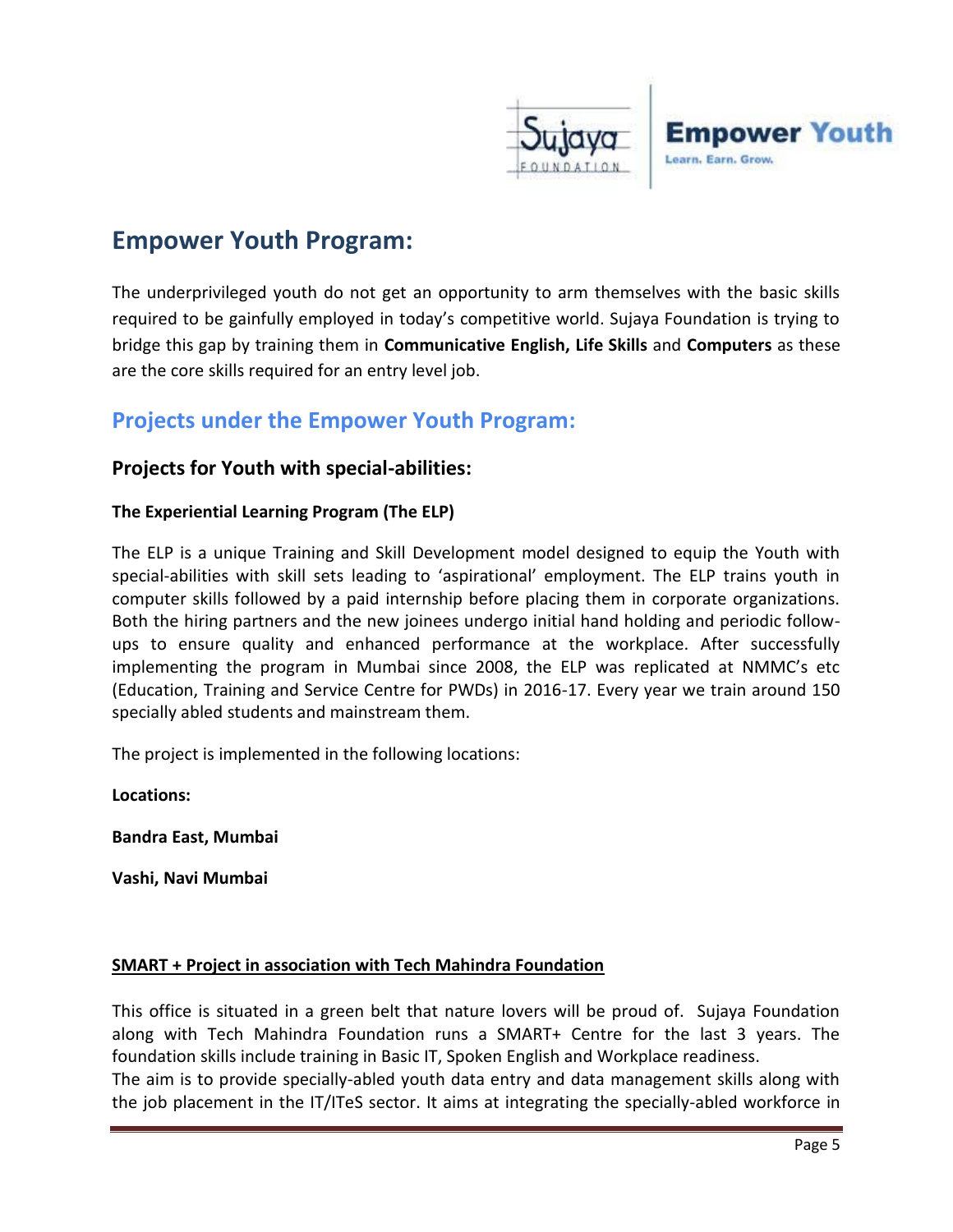

an inclusive environment. On successful completion of the course, students are placed at Data Management & Healthcare technology firms like Viaante Business Solutions, Webtel India, Citius Tech etc.

The project is implemented at Kurla East, Mumbai.

#### **Smile Twin e-learning (STeP) program**

Smile Twin e-learning (STeP) program aims to bridge the digital divide and empower underprivileged youth with basic and advanced computer skills. The project targets youth from surrounding grassroots communities where they are trained in Basic IT, Spoken English, Personality Development and Retail Marketing. At the end of four months of training they are placed at corporate organizations.

The project is implemented at Chembur, Mumbai.

#### **English Immersion**

Designed to immerse the beneficiary in an English-speaking atmosphere, this one-month intensive program helps build conversational English skills and further enhances the confidence cum employability skills among college students and youth. This program is implemented through the use of Sujaya Foundation's digital content. This enables students to grasp finer concepts of conversational English. Students get immersed in the language and are able to express themselves in communicative English. The program also has a striking feature where the students are taken to a corporate at its initiation and completion. This gives an aspirational opportunity to the students and they get to interact with people from a professional background. Also, the volunteers at the corporate can gauge the difference in the diction, confidence and conversational skills of the students.

The project is implemented at Bandra, Mumbai.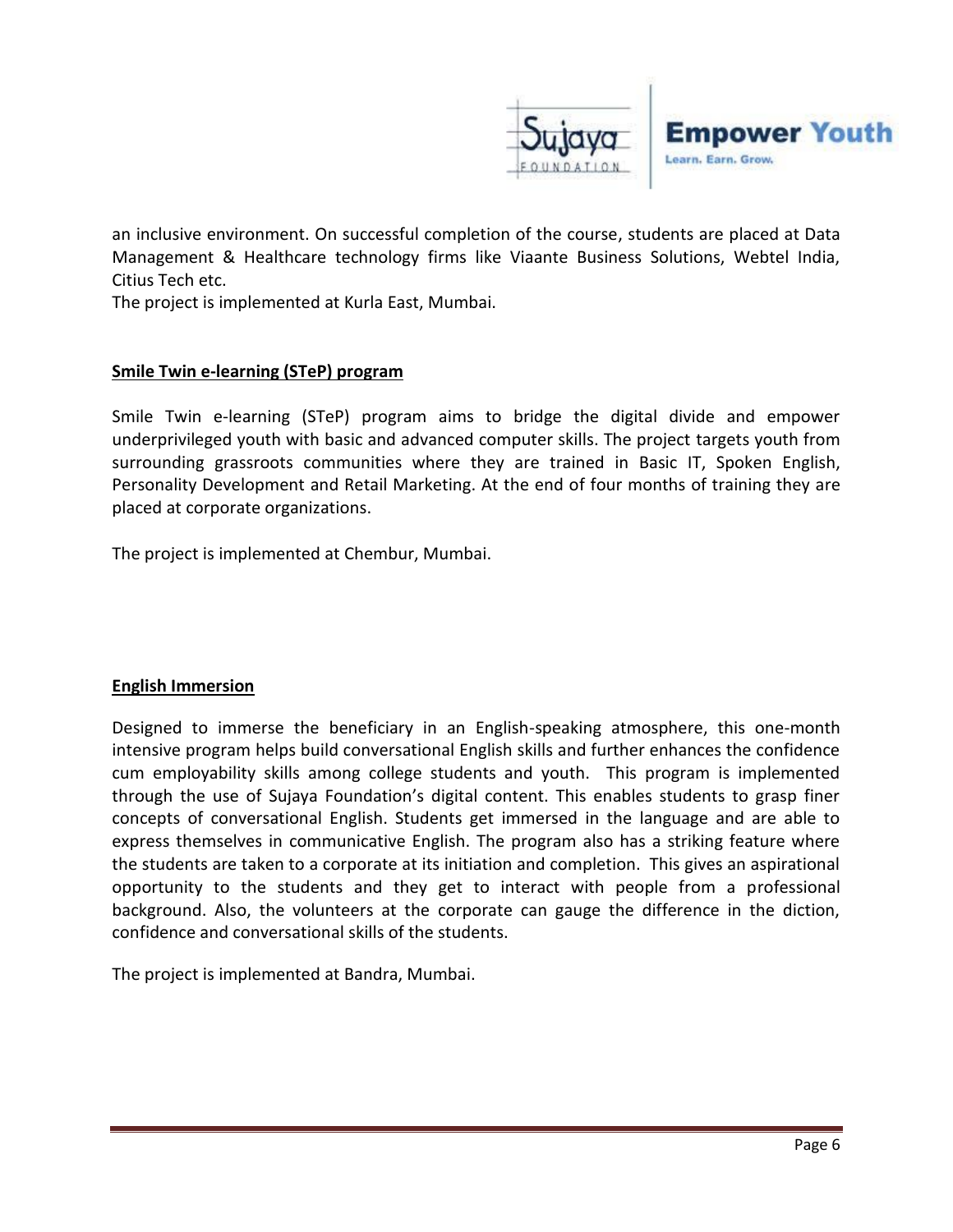

#### **Employability Skills Enhancement**

Sujaya Foundation is running a skill development centre partnership with Bandra East Community Centre**.** The centre caters to the youth from slum communities of Bandra East who are first generation English learners from low budget schools and also from vernacular medium. The youth are trained in English Communication, Basic Computers, Tally and Life skills.

The project is implemented at Bandra, Mumbai

#### **Higher Education Project**

Sujaya Foundation is conducting a Higher Education Program that provides coaching for specially abled students in subjects of the Commerce stream. It has been observed that there are no state run colleges to meet the needs of such students. They join mainstream colleges and are unable to handle the pace and pressure of the curriculum. Sujaya Foundation is training such students in Book Keeping and Accountancy, Economics, Secretarial Practice as well as Information Technology. They are trained to give the HSC examination conducted by the Maharashtra Board.

| Program                              | <b>Centres</b>                  | No of beneficiaries |
|--------------------------------------|---------------------------------|---------------------|
| <b>Experiential Learning Program</b> | <b>Bandra</b>                   | 100                 |
| <b>Experiential Learning Program</b> | Vashi                           | 100                 |
| Smart + Program                      | Kurla                           | 100                 |
| Smile Twin E Learning Program        | Chembur                         | 166                 |
| <b>English Immersion</b>             | <b>Bandra</b>                   | 58                  |
| <b>Employment Skills Enhancement</b> | Bandra                          | 247                 |
| <b>Higher Education Project</b>      | <b>Higher Education Project</b> | 21                  |
| <b>Total beneficiaries</b>           |                                 | 792                 |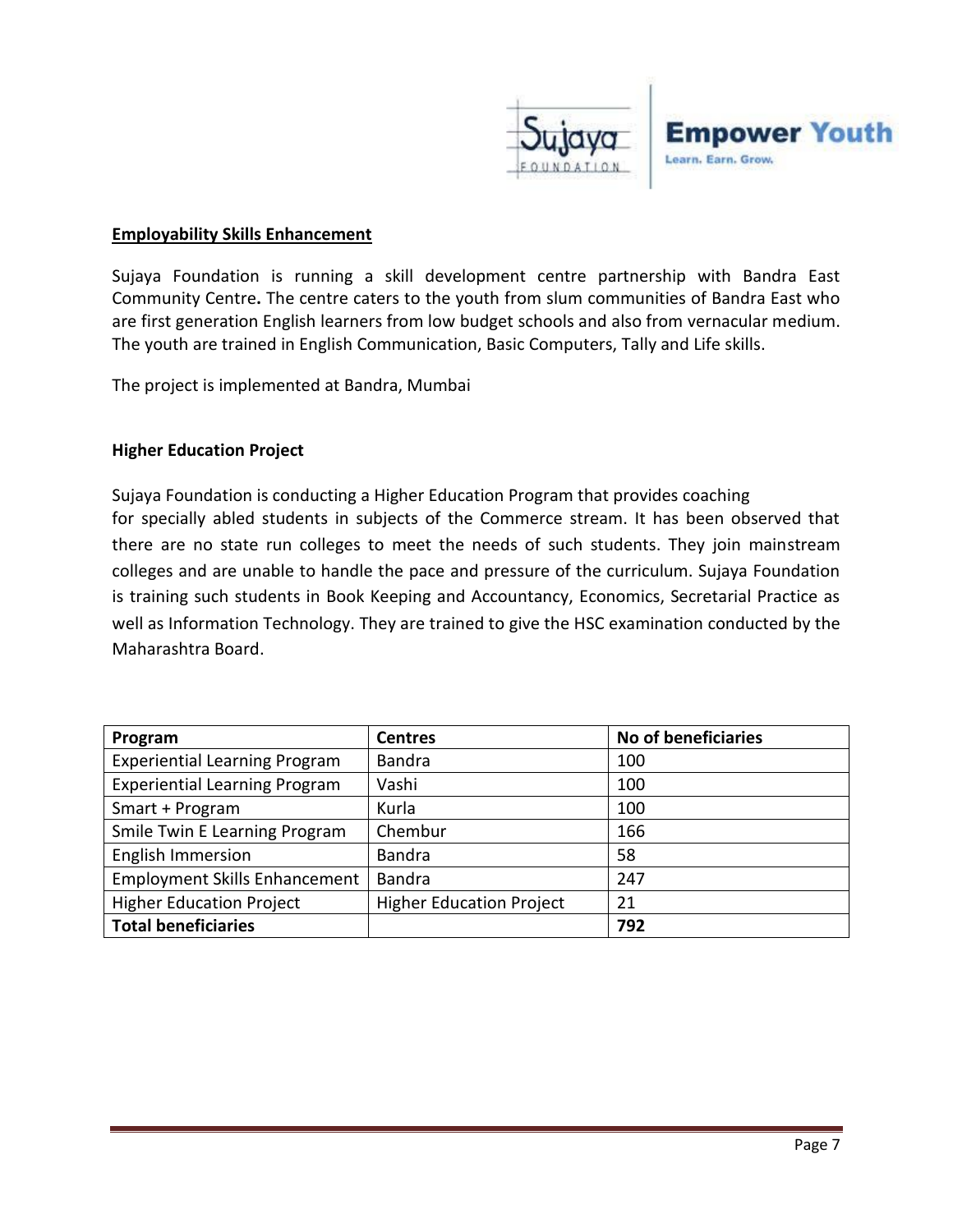

#### **The Success Stories**

Stories of a few students who have passed with flying colors & are an inspiration to others to follow.

#### **CASE STUDY**

#### **1. Ankita Dalvi**

Ankita Dalvi is a 21 year old trainee. She lives in Vashi with her brother, sister & her parents.

Ankita was diagnosed as a slow learner & got enrolled in the project I Learn – I Earn by LTI at Vashi Centre in January 2017. She has completed her SSC & her hobbies are singing bollywood songs and dancing to bollywood tunes.



During the initial stage of the training, Ankita was very quiet but had a habit of laughing on trivial things. She was into herself, had very few friends and was not interested in the activities of the center. Slowly she started making friends and when she became accustomed to the surroundings and became comfortable, she stopped laughing for no reason and also started taking interest in the activities. The most important challenge she faced was her disinterest in the happenings at the center. Once she started making friends and involving herself in various soft skill sessions and LTI volunteering activities of the I Learn – I Earn project, she became friendlier and enhanced her self control and also learned to make new friends. Her typing speed is 20 wpm with 95% accuracy, which she has managed to maintain till date.

She has worked as a trainee in 'I Learn  $-1$  Earn project' and is now placed at DTSS and is working with Godrej for a salary of Rs. 12,000/- She considers herself lucky to be able to secure a job & help her family financially and become independent.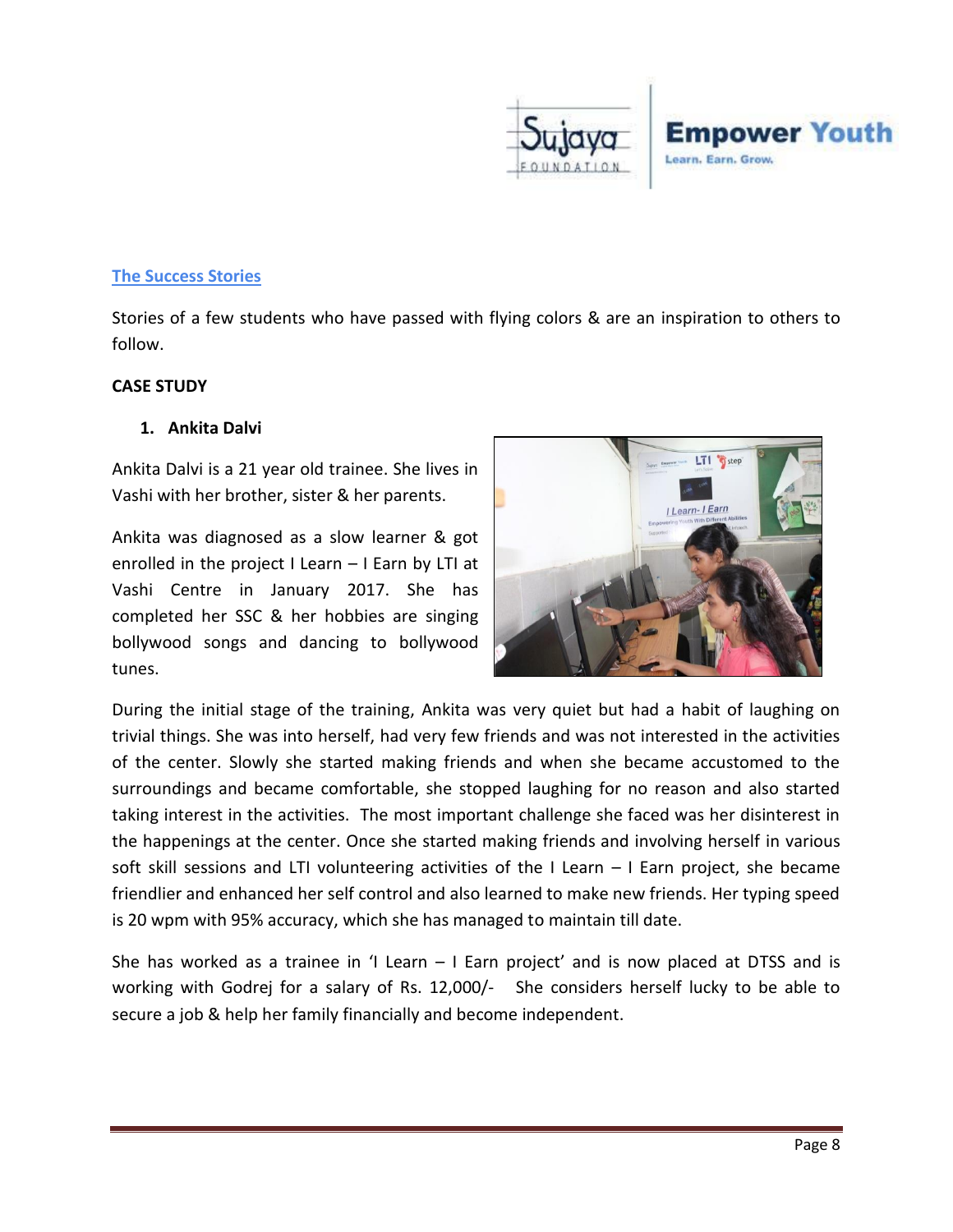

#### **Ankita's Testimony**

*"I am happy to have joined and interned with 'I Learn – I Earn' project and be a part of Sujaya Foundation. Here I got to meet new people and make new friends. I improved my communication skills and also my confidence*."

#### **2. Pragati Singh**

Pragati Singh, a 26 year old, speech and hearing impaired student joined the SMART + Project training for employment prospects to support her mother who is a single parent. Her brother is also hearing & speech impaired. To support a family of three, her mother works at a garment shop. Pragati completed her HSC, and wanted a job for career alignment. While she was searching for jobs, she was referred to by one of her friends for the SMART + Project. She worked on her computer skills, strengthening her workplace readiness skills. After the completion of her course, she was



placed at Masina Hospital as a HMS Executive earning a salary of Rs. 9000/- per month. She worked with dedication and made it a point to interact with her abled peers. We received positive feedback from the employer. They said that she takes initiative in her job and does the tasks assigned to her on time. We are happy to share after the completion of 11 months, her salary has increased to Rs. 10,633/- per month. Her mother is proud that Pragati is a contributing member to her family and to the nation's economy. She is also pursuing correspondence education along with her job.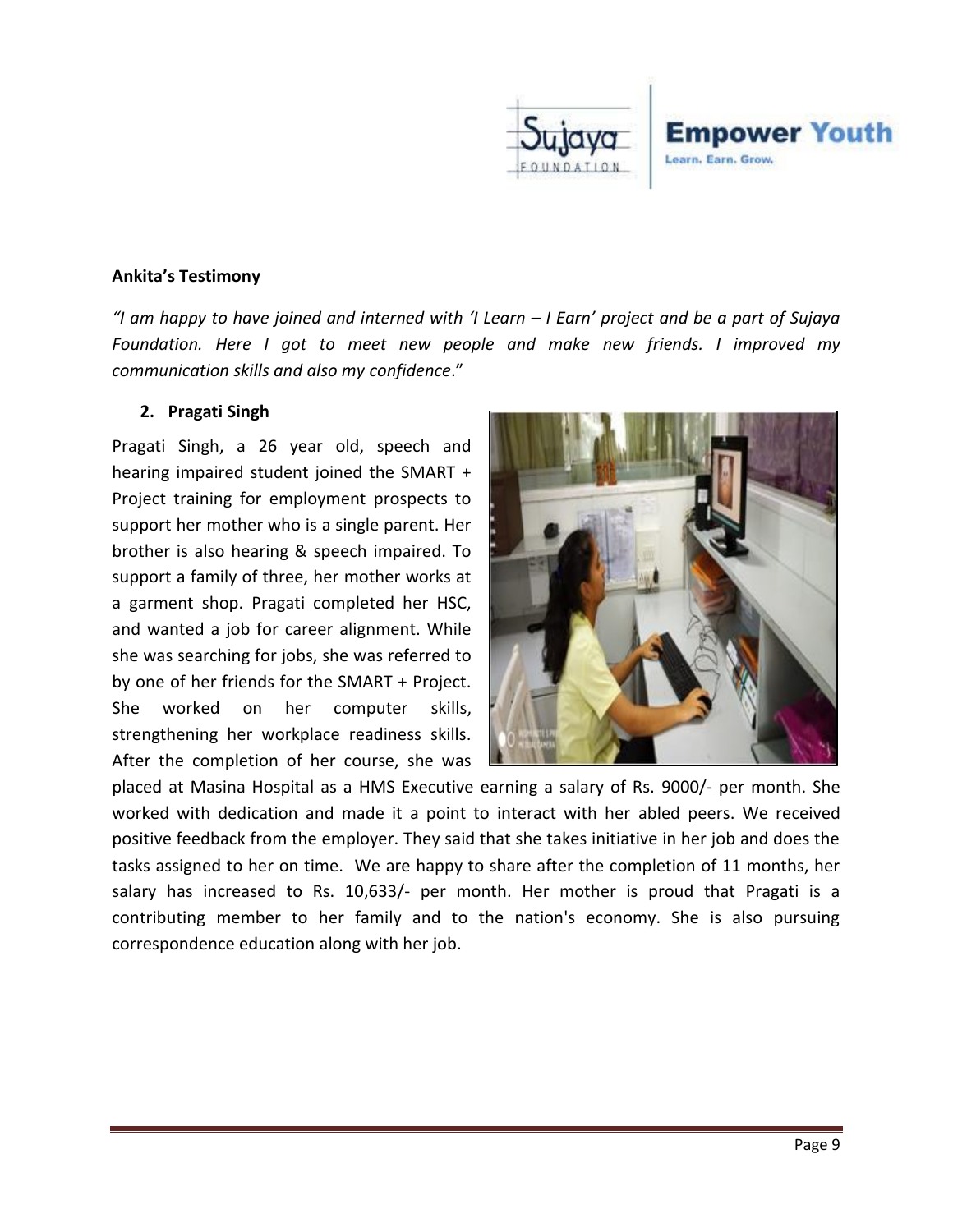

# **Annual Events**

**Alumni Meet** - To motivate our beneficiaries, SMART + organized an informal alumni sharing session at our center. Two of our students who are working in the positions of data management interacted with our current batch students. They shared their learning experience in the SMART



+ class. They highlighted Sujaya Foundation's involvement in helping them settle in their new jobs, given the difficulties they faced in a challenging work industry. They also spoke on the importance of a positive attitude and the will to learn new things to succeed at your first job. It was a lively and engaging session with a bunch of inquisitive beneficiaries.

**Disaster Management** - A two day Disaster Management workshop was organized at City of Disaster Management for the TMF SMART + beneficiaries.

It aimed at addressing issues such as fire, accident, floods, earthquakes and how one can protect and preserve maximum number of lives without fear and panic. Handling difficult situations with the help of a rope, safety pin, duppatta, belt etc. was demonstrated. The session proved to be extremely valuable and informative for all present.

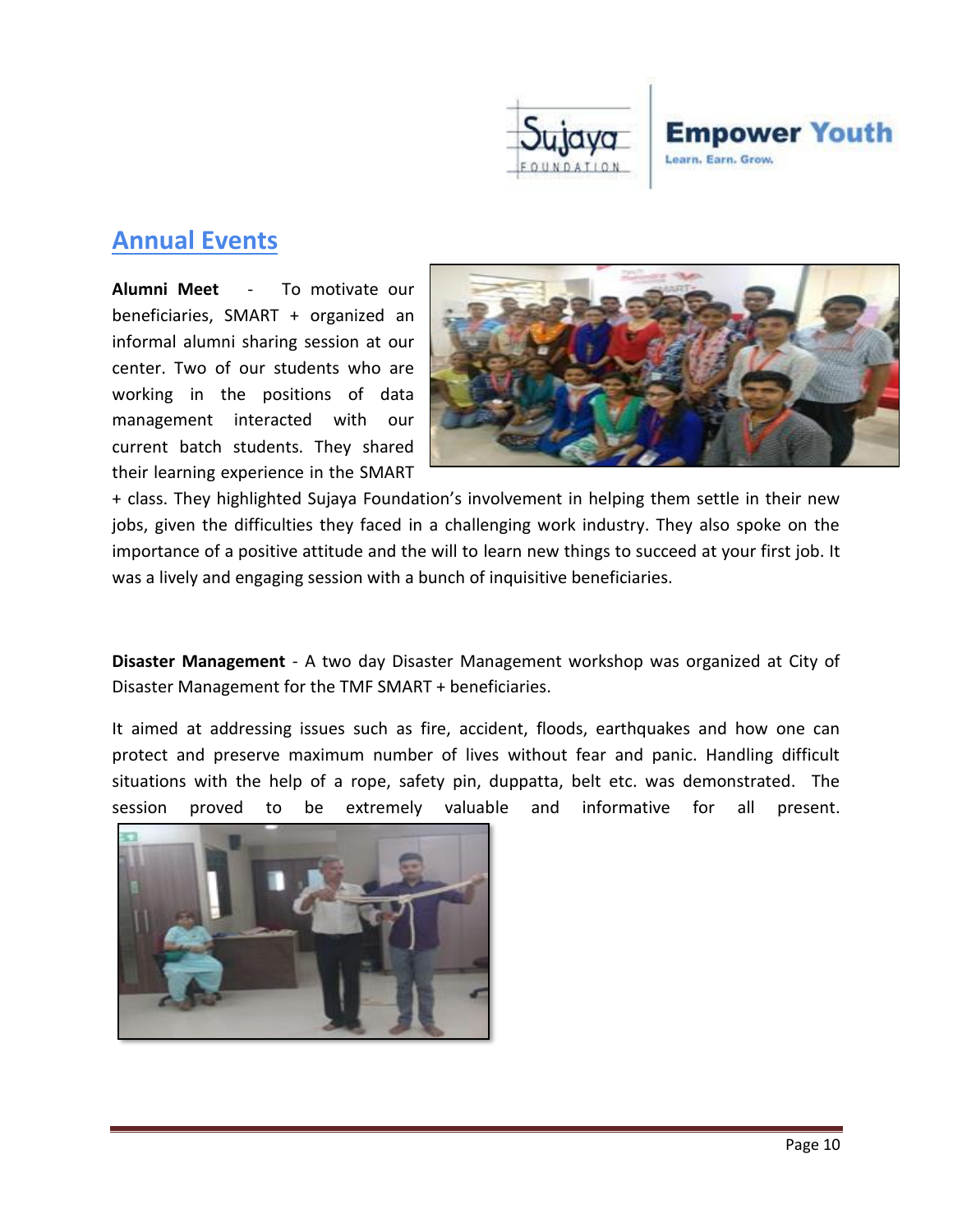

**Employee Exchange Program** - Tanushree Gorai a certified soft skills trainer of 'Imagene' and working in the HR Department at 'Karvy' conducted the session for the students. She explained the need to accept jobs which come their way and not to say 'no' to any jobs for flimsy reasons. She also explained that the jobs available in the market are less and people applying for the jobs are more in number. She highlighted the importance of getting a job and



performing well so that they can climb the steps of success.

**Exposure Visit** - An Exposure Visit for SMART + beneficiaries was organized to one of the leading IT companies. The beneficiaries gained knowledge about the functioning of anIT Company. The session started with the employer giving a small exercise of typing on the computers to all the beneficiaries. They were then divided in groups and taken to the workstation to see the actual work process. The beneficiaries got to understand real time data entry work and the forms on which the employees had to work. The beneficiaries were delighted to see the workstation and the fun environment at workplace.

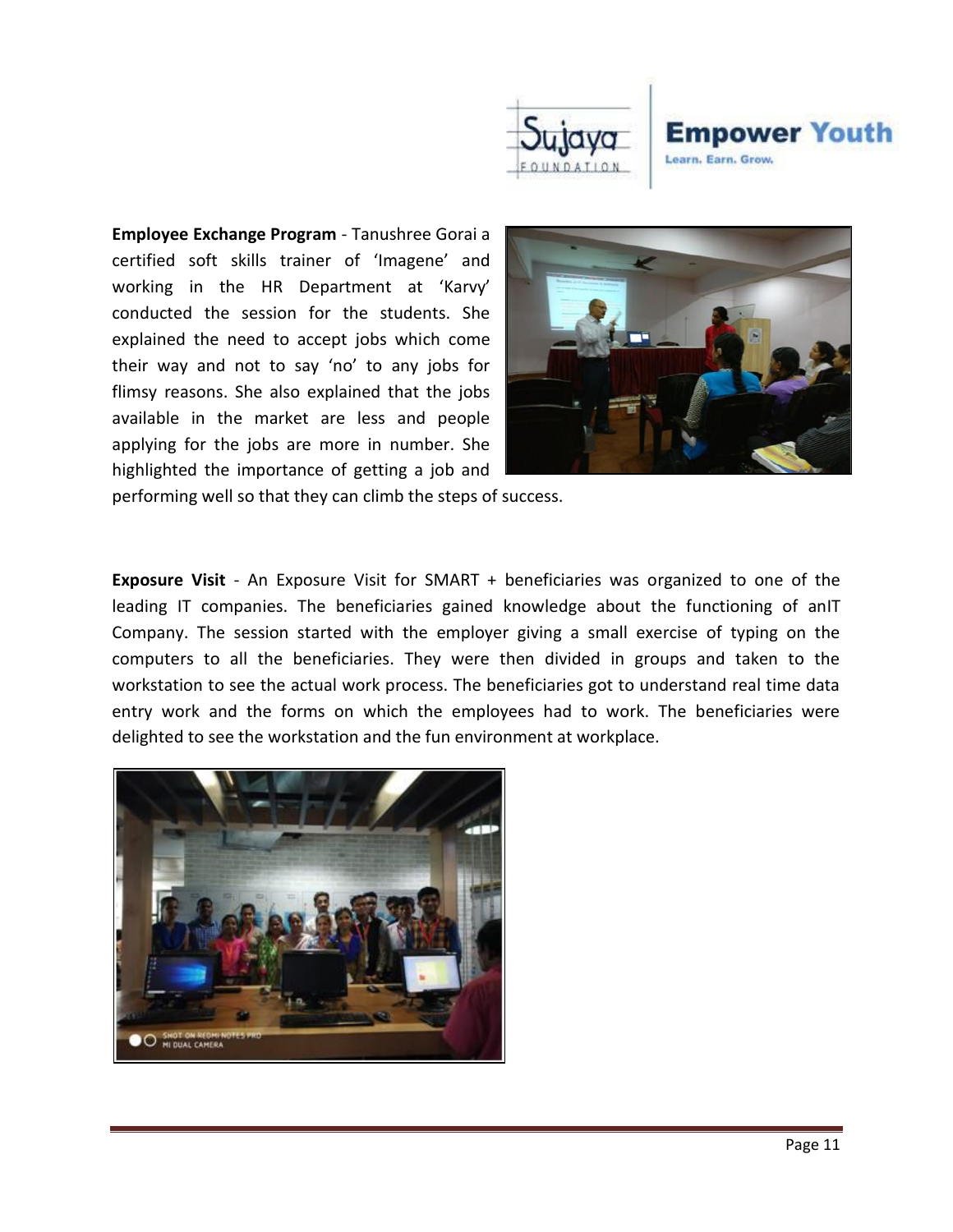

#### **Importance of Teambuilding:**

LinkedIn Corporation organised a session to bring out the importance of team building for the Employment Skilling Program students of Bandra. The students were teamed up in groups and mentored by LinkedIn employees. The students had to speak about their aspirations and depict the same on a canvas by sticking pictures from magazines, cut outs, etc. They had to work in a team and help each other in articulating their ideas. The students learnt that team building is extremely pivotal while working in any setting. They were made to understand that '*We is more powerful than me'.* 



**Independence Day Celebration** Independence Day was celebrated with the venue being decorated with various craft articles that the students themselves made. The event began with the National Anthem in sign language, followed by a skit on 'Eve Teasing'. Students gave a lively dance performance. All in all, the event was effectively planned and executed by our students.

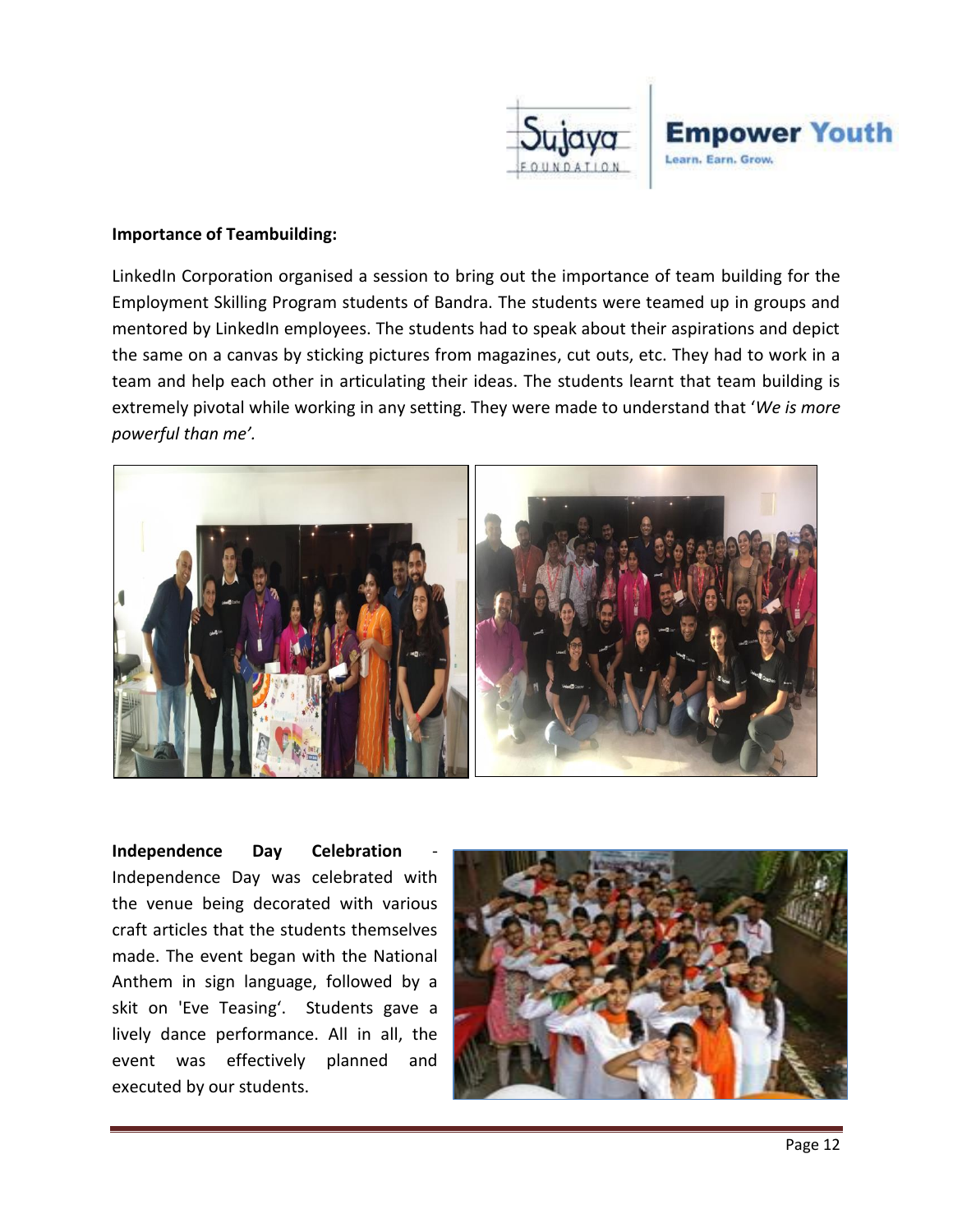



#### **International Volunteering Engagement:**

Sujaya Foundation has liaised with Academic Internship Council (AIC), a nonprofit organization that partners with various global universities to bring their students to Mumbai for internships, mainly in the social development sector. The students of the Sujaya Foundation's Employment Skilling Program at Bandra were taught English by Christopher Pitts, a student from University of California, Berkeley and Harmeet Kalsi, a student from University of California, Merced. Both the interns trained the students in spoken English and prepared engaging and interactive content for the spoken English program. They also conducted interesting sessions not just limiting to English but also informed them about their currency, culture, festivals like Halloween, Christmas, etc. This was a great opportunity for our students to interact and learn about other cultures.





**Interview Preparation** - Giving an interview in today's competitive world isn't easy. Hence a session on 'Interview prep' was conducted for the TMF SMART+ project beneficiaries. The session focused on the pre, during and post of preparing for an interview. It explained the benefits of researching about the company that one is applying to, skills required for the role

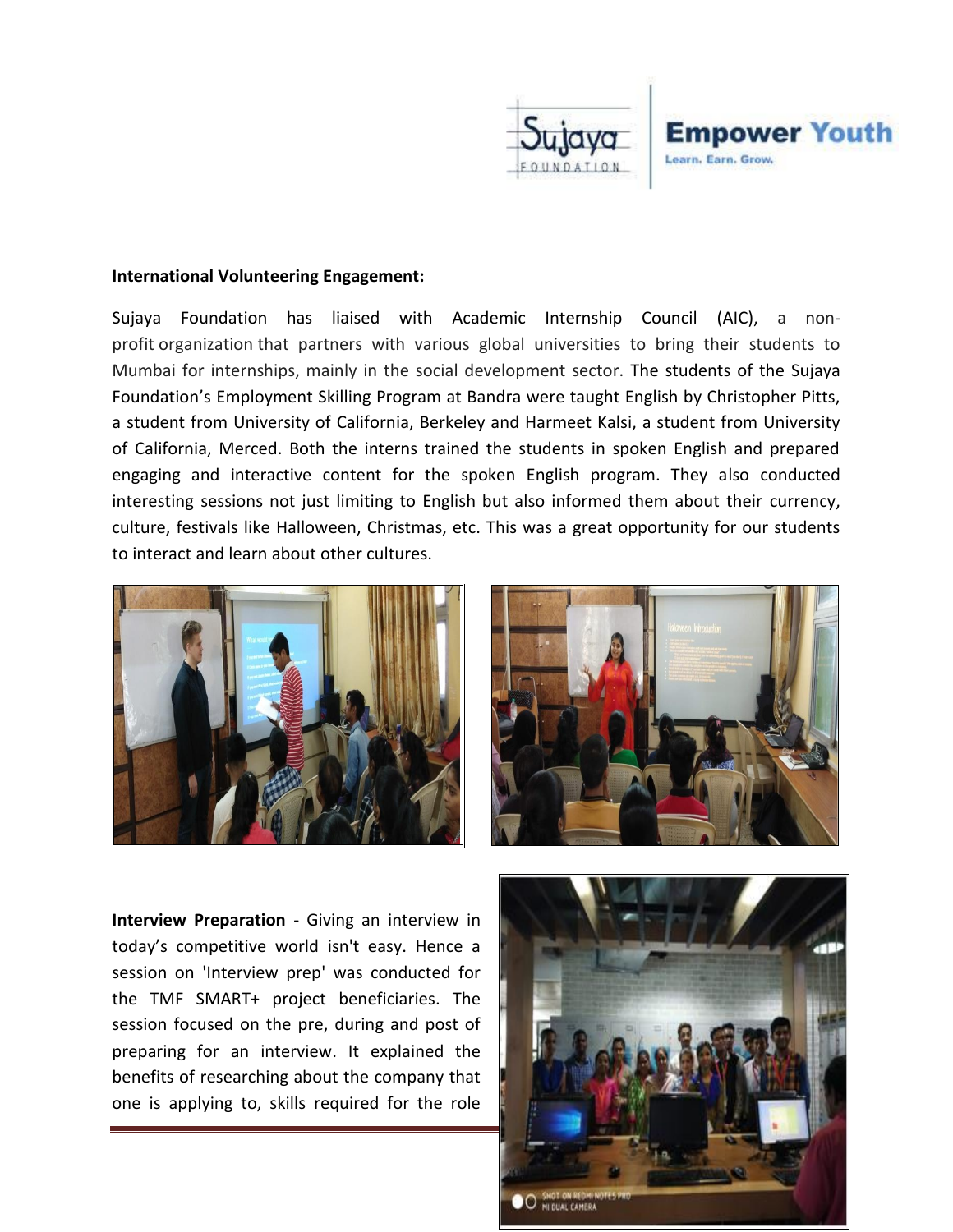

and mapping the same with one's own skill set. The important aspects to be covered in a resume' like objective, strengths, AODs and accomplishments were also highlighted.

The session also covered attention to non verbal communication during the interview, along with tackling questions on salary expectation, traveling, work time extension. The dress code for both the genders was also discussed.

**Jumble Sale** - Sujaya Foundation's Jumble Sale has been a hit over the years. The STeP students undergoing skill training had a practical experience with communicating with customers. The students were asked to manage stalls like Indian wear for men and women, western wear, toys, computers and book stalls. The students were asked to manage the inventory, collect the cash from the customers and keep an account of the sales. This provided them a great opportunity to leverage their marketing and soft skills. Sujaya Foundation conducted a Jumble sale entirely led and managed by the STeP students. They got practical experience of communicating and convincing customers.

The students also managed the inventory, collected the cash from the customers and kept an account of the sales. This provided them a great opportunity to leverage their Retail Marketing and soft skills.

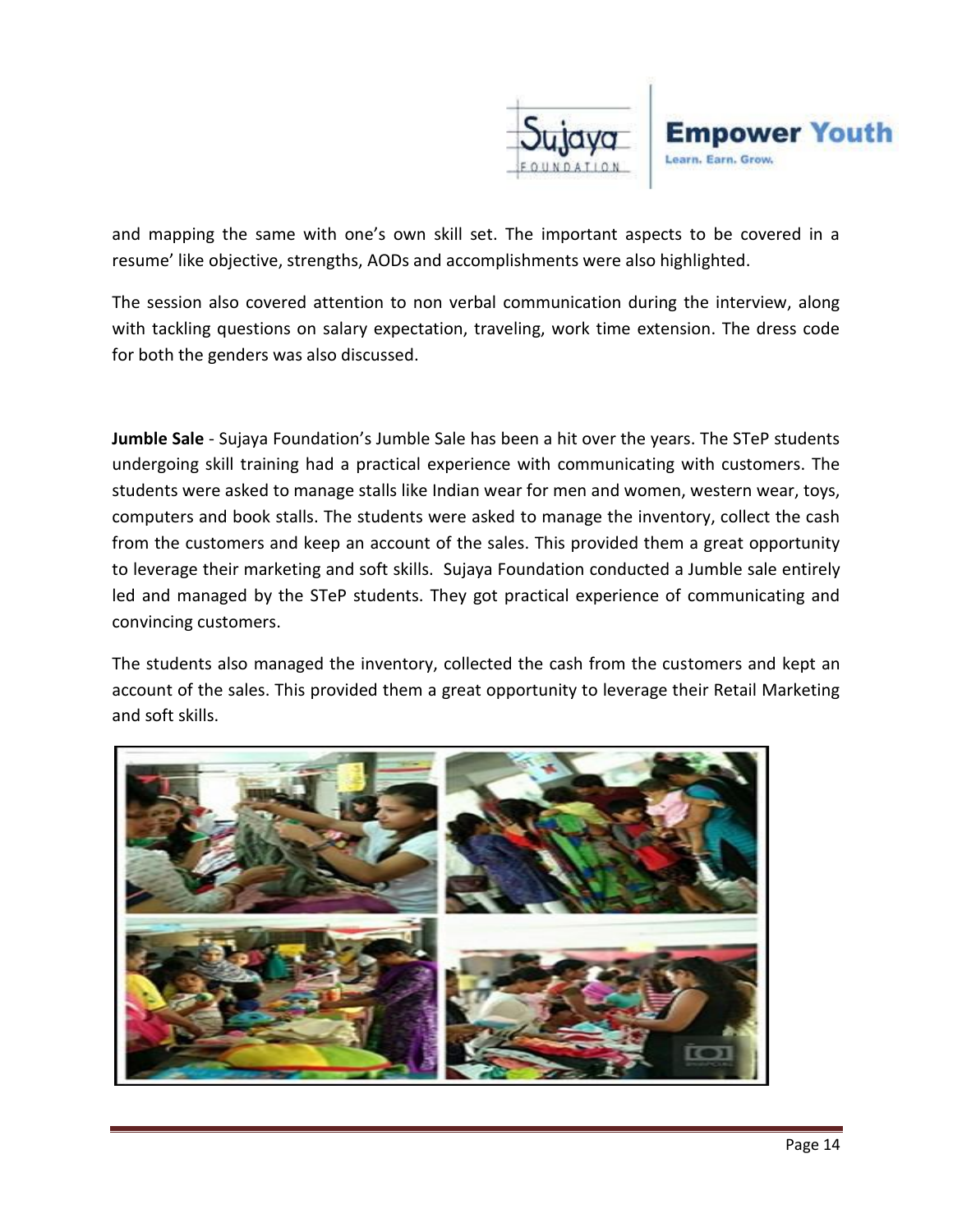

**LinkedIn Coaches**- Sujaya Foundation was invited for LinkedIn coaching, a program where the LinkedIn employees are uniquely positioned to support people along their professional journeys. We took 4 of our hearing and speech impaired SMART + Project beneficiaries for this program. The LinkedIn coaches mentored and spent time with our beneficiaries on one-on-one basis. They understood their likes and dislikes, their strengths, skills and helped them create their LinkedIn Profiles. They offered advice on building a professional brand for themselves.



**Motivational Talks** -Tech Mahindra Foundation organized a session on motivation by Inspector

Kadam (Retired). The difference between short term success and long term success were explained in detail.

Through various motivational videos of Arunima Sinha (the first female amputee to climb the Mount Everest) and Nick Vujiic (a motivational speaker born with Tetra-Amelia syndrome, a rare disorder characterized by the absence of arms and legs) he mentioned that there is no shortcut to success. One should be ambitious, develop a positive



outlook and concentrate on the present rather than living in the past. He stressed on the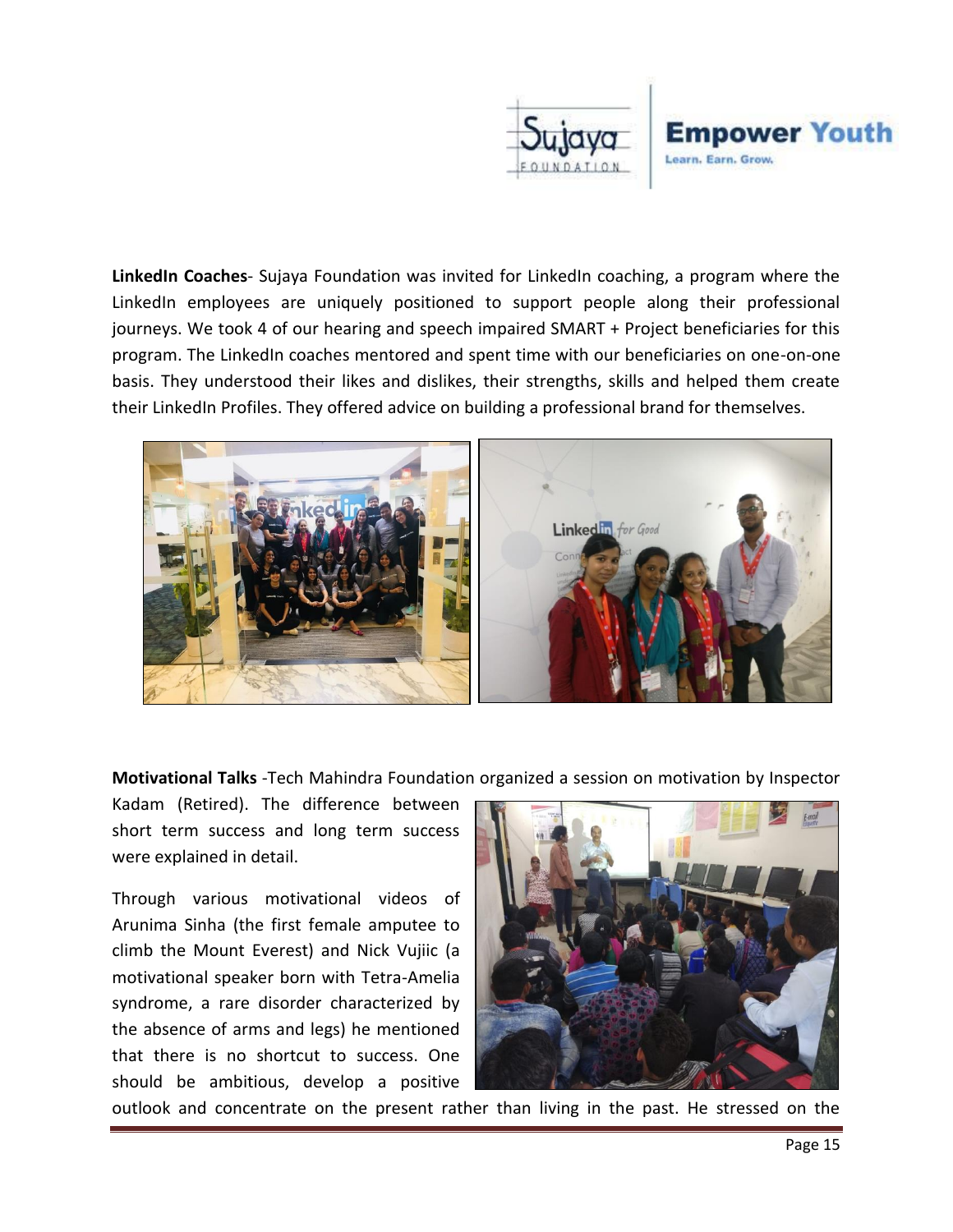

importance of accepting criticism and learning new things by grabbing all the opportunities that one gets.

**NGO Meet & Greet** - To strengthen our ties and ensure smooth connection and support, we organized an NGO meet-and-greet event.

This brought all our partners together, who got to know more about the TMF SMART+ Project, discuss best practices and challenges faced. We acknowledged their continued support and shared success stories of the beneficiaries from their schools.



**Positive Parenting** - Positive involvement of parents in their wards' upbringing is very significant in bringing about a positive change in their personalities and self confidence. Keeping this in mind, Tech Mahindra Foundation's SMART + invited Ms. Rebello, a social worker from Pragati Vidyalaya for Deaf, for a session on the topic. The session focused on how parental motivation and appreciation can help the youth both personally and professionally. Progress reports of the students were also shared on a one-on-one basis with parents.

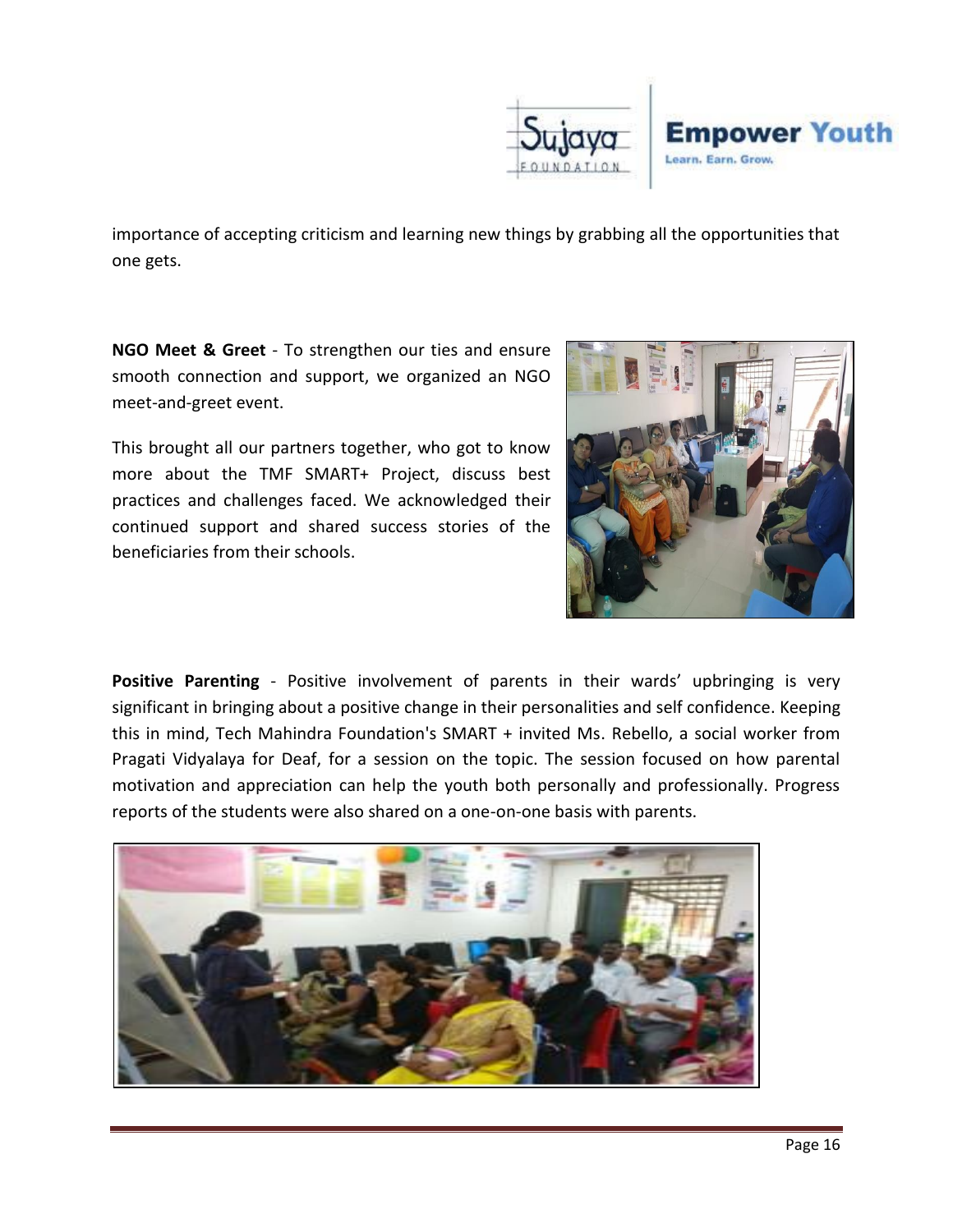

# **Our Centres :**

| <b>Sujaya Foundation</b> |                                                                                                                                                                 |  |
|--------------------------|-----------------------------------------------------------------------------------------------------------------------------------------------------------------|--|
| Centre                   | <b>Address</b>                                                                                                                                                  |  |
| <b>Marine Lines</b>      | 401 A Lotus House, Near Liberty Cinema,<br>New Marine Lines, Mumbai - 400020                                                                                    |  |
|                          |                                                                                                                                                                 |  |
| Chembur                  | Hariharaputra Bhajan Samaj, Shankaralaya,<br>P. L. Lokhande Marg, Chembur, Mumbai - 400089                                                                      |  |
| <b>Bandra</b>            | Bandra East Community Center (BECC), 341 - A,<br>Siddharth Colony, Near Cardinal Gracias School,<br>Bandra (E), Mumbai - 400051                                 |  |
| Vashi                    | Etc Center for PWDs, Plot No. 3D, Sector 30A,<br>Opp. Imperial Banquet of Raghuleela Mall,<br><b>Near Vashi Railway Station, Vashi,</b><br>Navi Mumbai - 400703 |  |
| Kurla                    | Sujaya Foundation - Bunglow- 44/C, First Floor, The<br>Kurla Kamgar Co-op Hsg Society Ltd, S.G.Barve Marg,<br>Kamgar Nagar, Kurla (E), Mumbai 400024            |  |
| <b>Seawoods</b>          | Mathrumilan Vikas Kendra, Sector 42, Seawoods,<br>Navi Mumbai, Thane - 400706                                                                                   |  |